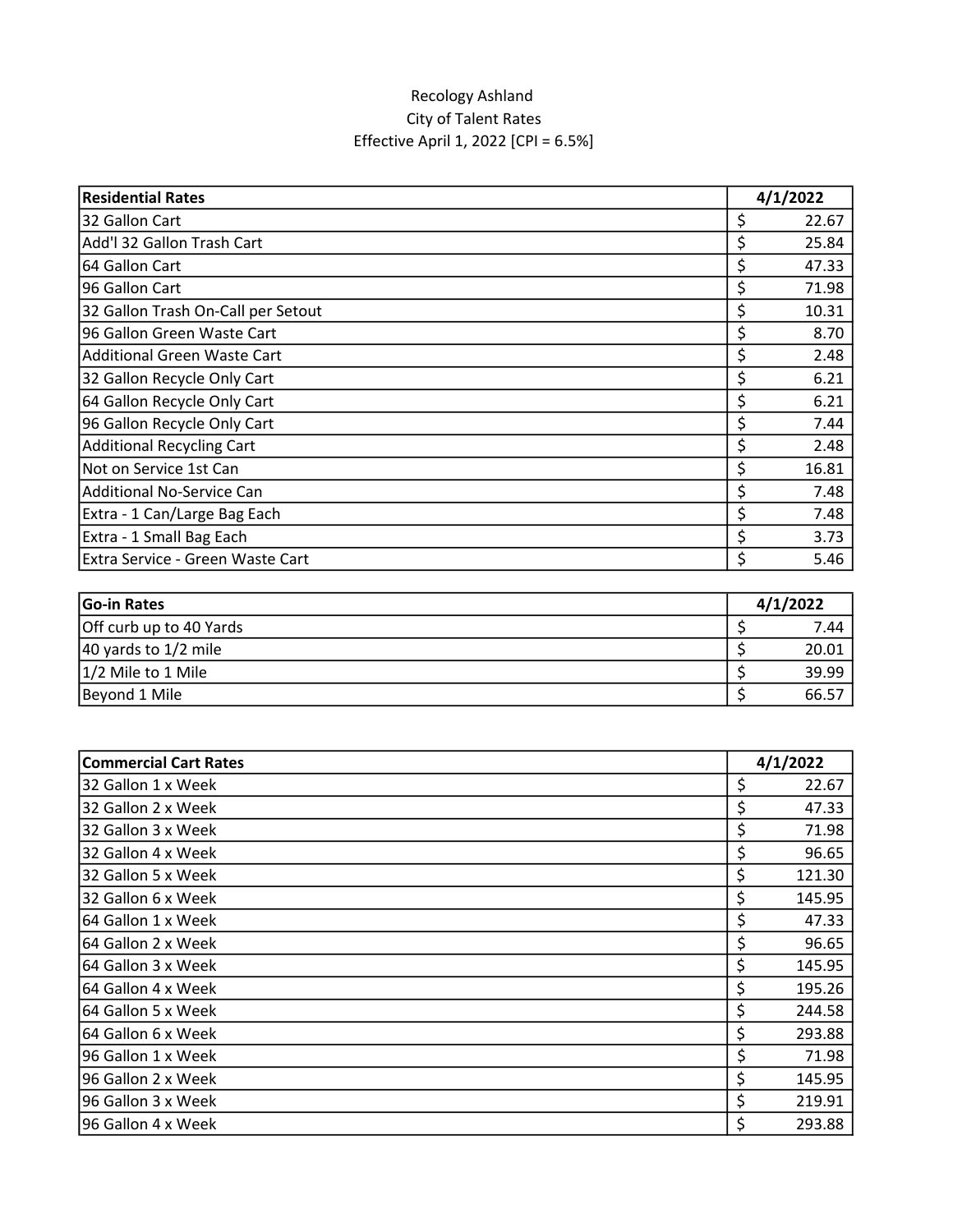| <b>Commercial Cart Rates</b>         | 4/1/2022 |        |
|--------------------------------------|----------|--------|
| 196 Gallon 5 x Week                  | Ś        | 367.84 |
| 96 Gallon 6 x Week                   | \$       | 441.80 |
| 32 Gallon Commerical Organics Cart   | \$       | 8.70   |
| 96 Gallon Green Waste Cart           | \$       | 8.70   |
| 32 Gallon Recycle Only Cart 1 x Week | \$       | 6.21   |
| 32 Gallon Recycle Only Cart 2 x Week | Ś.       | 12.42  |
| 32 Gallon Recycle Only Cart 3 x Week | \$       | 18.63  |
| 64 Gallon Recycle Only Cart 1 x Week | \$       | 6.21   |
| 64 Gallon Recycle Only Cart 2 x Week | \$       | 12.42  |
| 64 Gallon Recycle Only Cart 3 x Week | \$       | 18.63  |
| 96 Gallon Recycle Only Cart 1 x Week | \$       | 7.44   |
| 96 Gallon Recycle Only Cart 2 x Week | \$       | 14.90  |
| 96 Gallon Recycle Only Cart 3 x Week | \$       | 22.35  |

| <b>Container Rates</b> | 4/1/2022 |          |
|------------------------|----------|----------|
| 1 Yard 1 x Week        | \$       | 124.04   |
| 1 Yard 2 x Week        | \$       | 217.43   |
| 1 Yard 3 x Week        | \$       | 311.57   |
| 1 Yard 4 x Week        | \$       | 404.57   |
| 1 Yard 5 x Week        | \$       | 497.38   |
| 1 Yard 6 x Week        | \$       | 589.45   |
| 1.5 Yard 1 x Week      | \$       | 161.88   |
| 1.5 Yard 2 x Week      | \$       | 281.49   |
| 1.5 Yard 3 x Week      | \$       | 402.03   |
| 1.5 Yard 4 x Week      | \$       | 524.53   |
| 1.5 Yard 5 x Week      | \$       | 640.05   |
| 1.5 Yard 6 x Week      | \$       | 758.01   |
| 2 Yard 1 x Week        | \$       | 202.17   |
| 2 Yard 2 x Week        | \$       | 353.20   |
| 2 Yard 3 x Week        | \$       | 523.47   |
| 2 Yard 4 x Week        | \$       | 645.71   |
| 2 Yard 5 x Week        | \$       | 792.45   |
| 2 Yard 6 x Week        | \$       | 937.93   |
| 3 Yard 1 x Week        | \$       | 276.17   |
| 3 Yard 2 x Week        | \$       | 514.49   |
| 3 Yard 3 x Week        | \$       | 675.49   |
| 3 Yard 4 x Week        | \$       | 873.62   |
| 3 Yard 5 x Week        | \$       | 1,071.37 |
| 3 Yard 6 x Week        | \$       | 1,267.58 |

| <b>Container Rates</b> | 4/1/2022 |        |
|------------------------|----------|--------|
| 4 Yard 1 x Week        |          | 352.05 |
| 4 Yard 2 x Week        |          | 603.61 |
| 4 Yard 3 x Week        |          | 857.09 |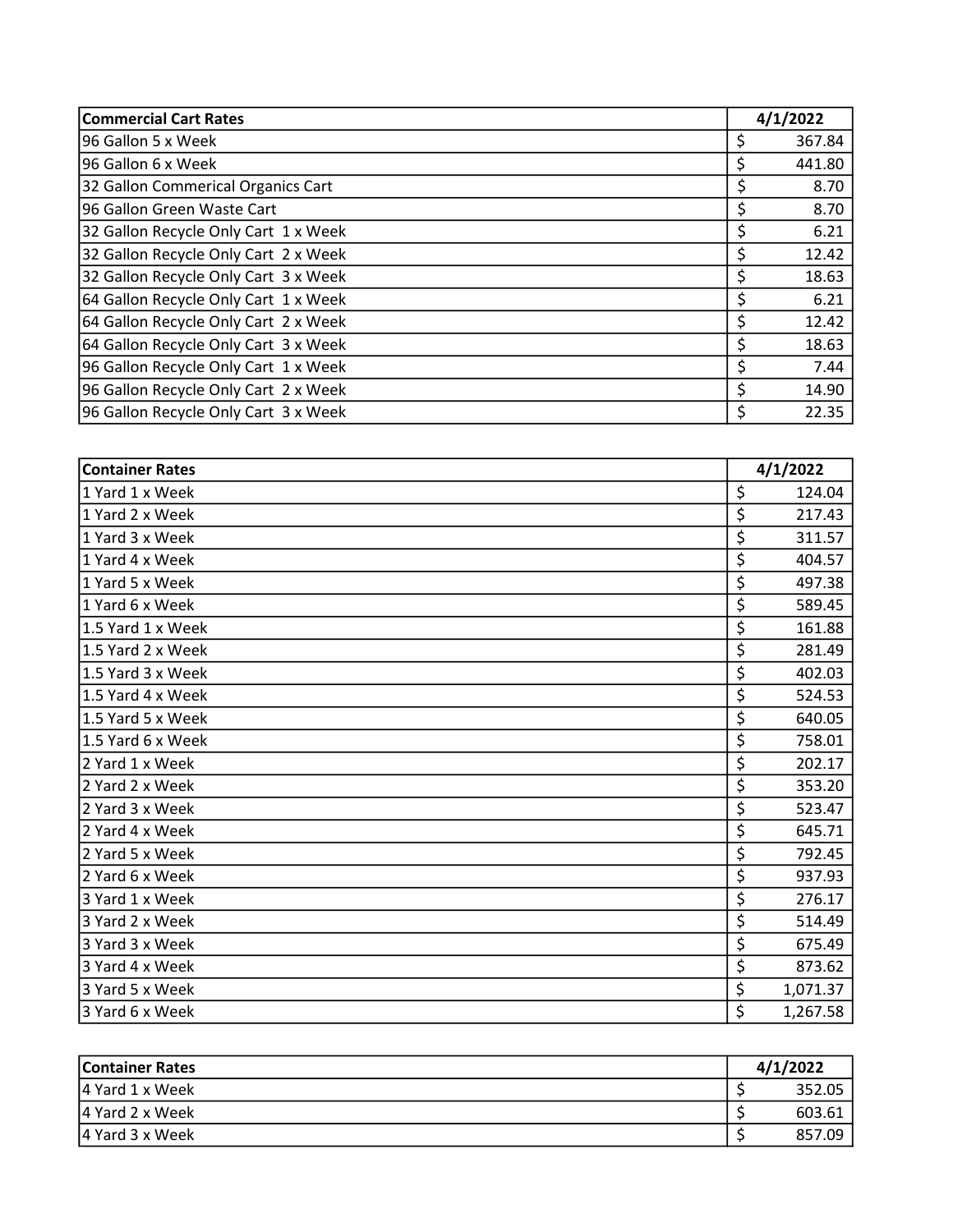| 4 Yard 4 x Week  | \$<br>1,107.71 |
|------------------|----------------|
| 4 Yard 5 x Week  | \$<br>1,357.84 |
| 4 Yard 6 x Week  | \$<br>1,606.06 |
| 15 Yard 1 x Week | \$<br>430.30   |
| 5 Yard 2 x Week  | \$<br>736.31   |
| 5 Yard 3 x Week  | \$<br>1,044.71 |
| 5 Yard 4 x Week  | \$<br>1,349.53 |
| 5 Yard 5 x Week  | \$<br>1,653.74 |
| 5 Yard 6 x Week  | \$<br>1,955.55 |
| 6 Yard 1 x Week  | \$<br>511.51   |
| 6 Yard 2 x Week  | \$<br>874.18   |
| 6 Yard 3 x Week  | \$<br>1,239.83 |
| 6 Yard 4 x Week  | \$<br>1,600.99 |
| 6 Yard 5 x Week  | \$<br>1,961.42 |
| 6 Yard 6 x Week  | \$<br>2,318.86 |

| <b>Extra Service 1 Yard Container</b> | 41.41  |
|---------------------------------------|--------|
| Extra Service 1.5 Yard Container      | 45.42  |
| <b>Extra Service 2 Yard Container</b> | 57.32  |
| <b>Extra Service 3 Yard Container</b> | 108.63 |
| Extra Service 4 Yard Container        | 144.84 |
| Extra Service 5 Yard Container        | 181.05 |
| Extra Service 6 Yard Container        | 217.26 |

| 2 - 96 Gallon Carts Equal to 1 Yard Container   | 124.04 |
|-------------------------------------------------|--------|
| 3 - 96 Gallon Carts Equal to 1.5 Yard Container | 161.88 |
| 4 - 96 Gallon Carts Equal to 2 Yard Container   |        |

| <b>Compactor per Pickup Rates</b> | 4/1/2022 |        |
|-----------------------------------|----------|--------|
| 1 Yard per Load                   |          | 40.20  |
| 2 Yard per Load                   |          | 80.39  |
| 3 Yard per Load                   |          | 120.57 |
| 4 Yard per Load                   |          | 160.77 |
| 8 Yard per Load                   |          | 321.52 |
| 15 Yard per Load                  |          | 481.77 |
| 20 Yard per Load                  |          | 595.37 |
| 25 Yard per Load                  |          | 709.00 |
| 30 Yard per Load                  |          | 822.65 |

| Medical Waste Rates      | 4/1/2022 |       |
|--------------------------|----------|-------|
| 1 Gallon Medical Waste   |          | 28.56 |
| 2 Gallon Medical Waste   |          | 34.77 |
| 115 Gallon Medical Waste |          | 37.26 |
| 134 Gallon Medical Waste |          | 68.32 |